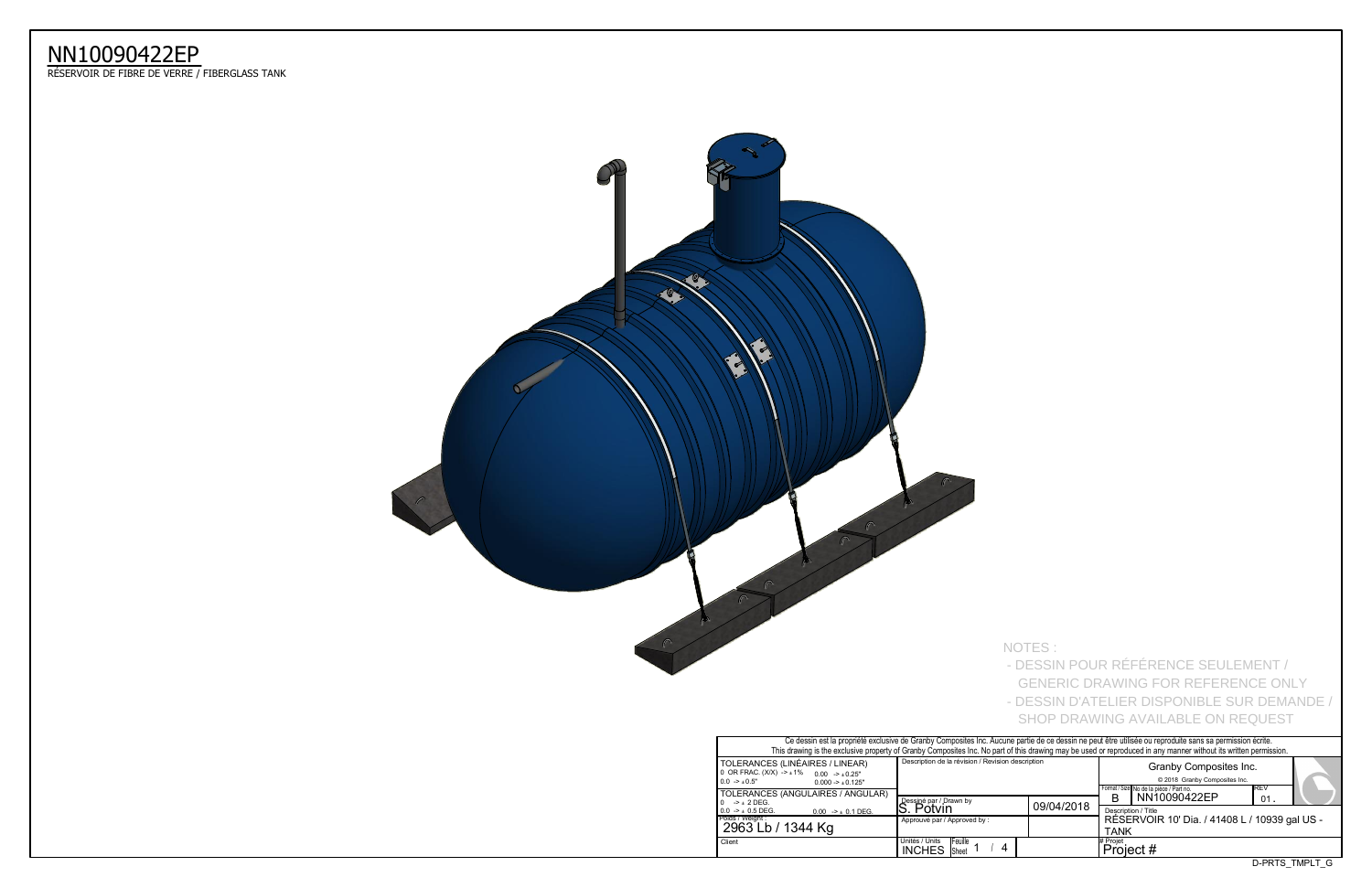D-PRTS\_TMPLT\_G

|                                                                                                                                                                     | . Ce dessin est la propriété exclusive de Granby Composités Inc. Aucune partie de ce dessin ne peut être u<br>This drawing is the exclusive property of Granby Composites Inc. No part of this drawing may be used or repro |            |                   |  |  |  |  |
|---------------------------------------------------------------------------------------------------------------------------------------------------------------------|-----------------------------------------------------------------------------------------------------------------------------------------------------------------------------------------------------------------------------|------------|-------------------|--|--|--|--|
| TOLERANCES (LINÉAIRES / LINEAR)<br>0 OR FRAC. (X/X) -> ±1% 0.00 -> ±0.25"<br>$0.0 \rightarrow 0.5"$<br>$0.000 - 1.000 - 1.000$<br>TOLERANCES (ANGULAIRES / ANGULAR) | Description de la révision / Revision description                                                                                                                                                                           |            |                   |  |  |  |  |
| l O<br>$\rightarrow$ + 2 DEG.<br>$10.0 \rightarrow \pm 0.5$ DEG.<br>$0.00$ -> $\pm$ 0.1 DEG.                                                                        | Dessiné par / Drawn by<br>S. Potvin                                                                                                                                                                                         | 09/04/2018 | В<br>Descr        |  |  |  |  |
| Poids / Weight :<br>  2963 Lb / 1344 Kg                                                                                                                             | Approuvé par / Approved by:                                                                                                                                                                                                 |            | <b>RÉS</b><br>TAN |  |  |  |  |
| Client                                                                                                                                                              | Unités / Units<br><b>IFeuille</b><br><b>INCHES</b><br><b>Sheet</b>                                                                                                                                                          |            | # Projet<br>Pro   |  |  |  |  |

## **Informations techniques / Technical informations**

- Profondeur d'enfouissement / Burrial depth: Selon les conditions géotechniques d'installation / According to the geotechnical installation conditions
- Diamètre intérieur / Inside Diameter : 120" / 3.048 m
- (Si requis) Quantité de courroies de fibre de verre avec attaches en acier galvanisé / (If required) Quantity of fiberglass anchoring straps : 3
- (Si requis) Quantité de blocs de béton armé / (If required) Quantity of reinforced concrete deadman anchors : 6
- Longueur minimale requise de la chaîne pour le levage à 60° / Minimum required length of the chain for the 60° lifting : 33" / 0.838 m
- $\bullet$  Évalué HS-20 à une profondeur d'enfouissement de 36 à 60 pouces , .9144 m à 1.524 m / HS-20 rated for burial depth from 36 to 60 inches , .9144 m to 1.524 m
- Fabriqué selon les exigences ANSI-AWWA D120 / Manufactured according to ANSI-AWWA D120 requirements
- Fabriqué selon les exigences NSF-61 pour eau potable / Manufactured according to NSF-61 requirements for drinkable water

Le réservoir doit être installé selon les instructions du manufacturier. / The tank must be installed in accordance with the manufacturer's instructions.

| Item           | Numéro de pièce / Part<br>Number                        | Qté /<br>Qty   | Description                                                                                                                                           | Check<br>List | PAROI ISOLANTE OPTIONNELLE /                                                                                                                                                                                                                                                                                     |
|----------------|---------------------------------------------------------|----------------|-------------------------------------------------------------------------------------------------------------------------------------------------------|---------------|------------------------------------------------------------------------------------------------------------------------------------------------------------------------------------------------------------------------------------------------------------------------------------------------------------------|
|                | ADP0000001                                              | $\overline{4}$ | PLAQUES DE LEVAGE (Granby #AS1108) - LIFTING LUG                                                                                                      |               | OPTIONAL INSULATION FOAM<br>PROPRIÉTÉS DU REMBLAI / BACKFILL PROPERTIES                                                                                                                                                                                                                                          |
| $\overline{2}$ | ENSCOUR10                                               | $\mathbf{3}$   | JEUX DE COURROIES ET BLOCS DE BÉTON - ANCHORING KIT                                                                                                   |               | N1 - GRAVILLON 1/8" À 3/4" OU PIERRE NETTE 1/2"                                                                                                                                                                                                                                                                  |
|                | EV480                                                   |                | ENSEMBLE ÉVENT - 4" SCH. 80 - VENT KIT                                                                                                                |               | 1/8" TO 3/4" PEA GRAVEL OR 1/2" CRUSHED STONE                                                                                                                                                                                                                                                                    |
|                | GMHE30-COVER01                                          |                | COUVERCLE DE TROU HOMME CADENASSABLE AVEC PENTURE - 30" DIA. FRP.                                                                                     |               | N2 - REMBLAI PRIMAIRE, GRAVILLON 1/8" À 3/4" OU PIERRE NETTE 1/2"<br>PRIMARY BACKFILL, 1/8" TO 3/4" PEA GRAVEL OR 1/2" CRUSHED STONE                                                                                                                                                                             |
|                |                                                         |                | - LOCKABLE MAN HOLE COVER WITH HINGE                                                                                                                  |               | N3 - REMBLAI SECONDAIRE, SABLE GROSSIER OU GRAVIER 1 1/2" OU MOINDRE                                                                                                                                                                                                                                             |
|                | MH-30 (6"L.)                                            |                | TROU D'HOMME - 30" DIA. x 6" L. - MANHOLE                                                                                                             |               | N3 à dé<br>to be<br>SECONDARY BACKFILL, COARSE SAND OR GRAVEL 1 1/2" OR LESS                                                                                                                                                                                                                                     |
|                | MHE-30 (48"L.)                                          |                | EXTENSION DE TROU D'HOMME - 30" DIA. x 48" L. - MANHOLE EXTENSION                                                                                     |               |                                                                                                                                                                                                                                                                                                                  |
|                | <b>PFV01414</b>                                         |                | PLAQUE ANTI-VORTEX 0.5" x 13.5" x 13.5" - ANTI-VORTEX PLATE                                                                                           |               |                                                                                                                                                                                                                                                                                                                  |
|                | TP80400G01 (40"L.)                                      | $\overline{2}$ | TUYAU PVC GRIS - 4" SCH.80 - PVC PIPE GREY                                                                                                            |               |                                                                                                                                                                                                                                                                                                                  |
|                | TP80400G01 (9"L.)                                       |                | TUYAU PVC GRIS - 4" SCH.80 - PVC PIPE GREY                                                                                                            |               |                                                                                                                                                                                                                                                                                                                  |
|                |                                                         |                |                                                                                                                                                       |               | IN2<br>WN                                                                                                                                                                                                                                                                                                        |
|                |                                                         |                | 3'-9 3/4"<br>$[1.16 \text{ m}]$<br>12" Min. / .305 m Min.<br>VOIR INFORMATIONS TECHNIQUES /<br>SEE TECHNICAL INFORMATIONS                             |               | 3 X 9<br>$1'$ -0"<br>$[.30 \text{ m}]$<br>NIVEAU DU SOL<br>GROUND LEVEL                                                                                                                                                                                                                                          |
|                |                                                         |                | Ancrage optionel selon les conditions du terrain / Optional anchoring depending on the tank's environment                                             |               | NOTES:<br>- DESSIN POUR RÉFÉRENCE SEULEME<br><b>GENERIC DRAWING FOR REFERENCE</b><br>- DESSIN D'ATELIER DISPONIBLE SUR I<br><b>SHOP DRAWING AVAILABLE ON REQU</b>                                                                                                                                                |
|                | <b>Informations techniques / Technical informations</b> |                | Profondeur d'enfouissement / Burrial depth: Selon les conditions géotechniques d'installation / According to the geotechnical installation conditions |               | Ce dessin est la propriété exclusive de Granby Composites Inc. Aucune partie de ce dessin ne peut être utilisée ou reproduite sans sa permission écr<br>This drawing is the exclusive property of Granby Composites Inc. No part of this drawing may be used or reproduced in any manner without its written per |
|                | Diamètre intérieur / Inside Diameter : 120" / 3.048 m   |                | (Si requis) Quantité de courroies de fibre de verre avec attaches en acier galvanisé / (If required) Quantity of fiberglass anchoring straps : 3      |               | Description de la révision / Revision description<br>TOLERANCES (LINÉAIRES / LINEAR)<br>Granby Composites Inc.<br>$0 \text{ OR } FRAC$ $(X/X) \rightarrow +1\%$                                                                                                                                                  |

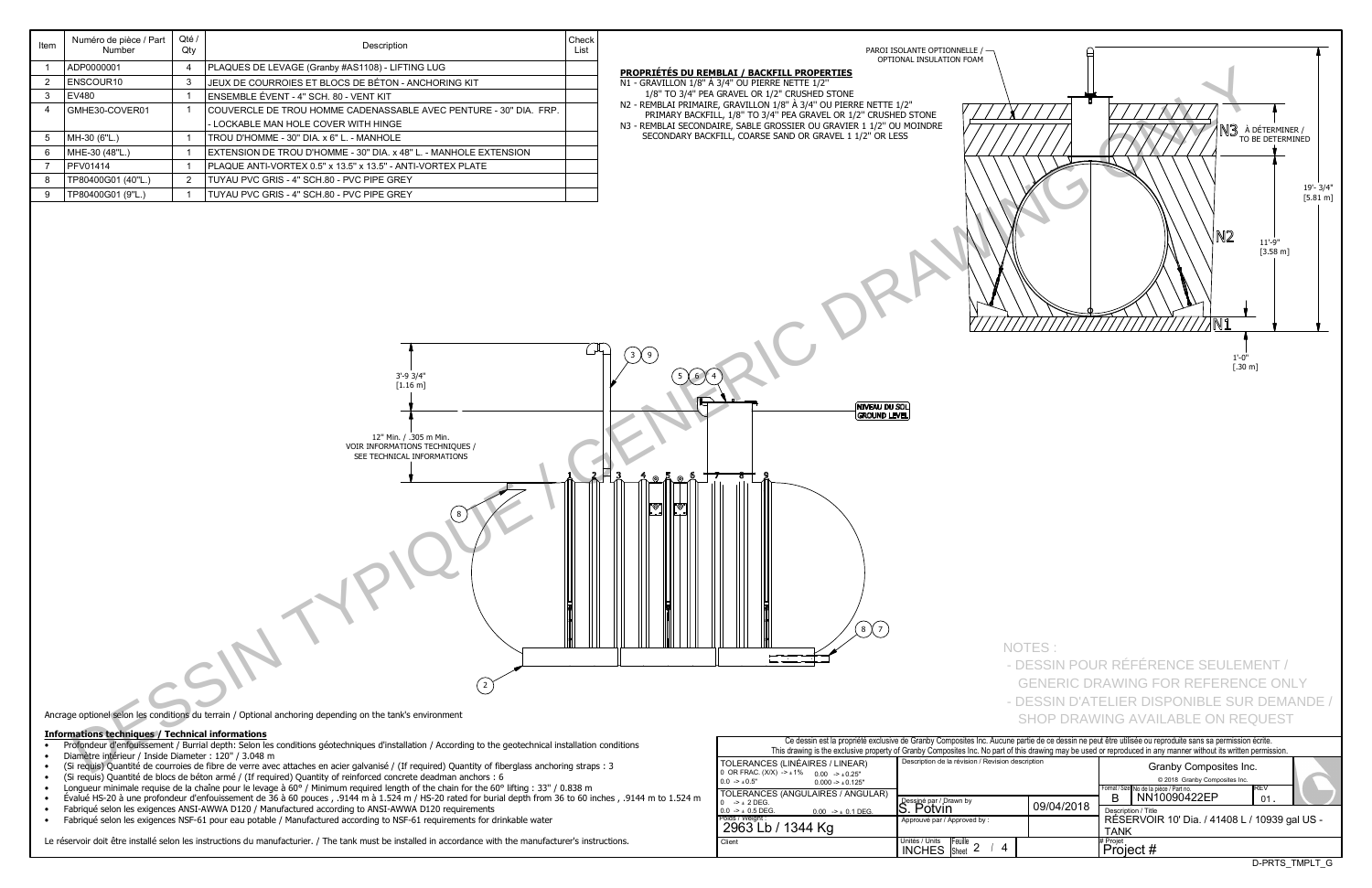| Ce dessin est la propriété exclusive de Granby Composites Inc. Aucune partie de ce dessin ne peut être utilisée ou reproduite sans sa permission écrite.         |                                                   |            |                                                         |                |  |  |  |  |  |  |  |  |
|------------------------------------------------------------------------------------------------------------------------------------------------------------------|---------------------------------------------------|------------|---------------------------------------------------------|----------------|--|--|--|--|--|--|--|--|
| This drawing is the exclusive property of Granby Composites Inc. No part of this drawing may be used or reproduced in any manner without its written permission. |                                                   |            |                                                         |                |  |  |  |  |  |  |  |  |
| S (LINÉAIRES / LINEAR)                                                                                                                                           | Description de la révision / Revision description |            | Granby Composites Inc.                                  |                |  |  |  |  |  |  |  |  |
| $(X)$ -> $\pm$ 1% 0.00 -> $\pm$ 0.25"                                                                                                                            |                                                   |            |                                                         |                |  |  |  |  |  |  |  |  |
| $0.000 - 1.001 - 1.001$                                                                                                                                          |                                                   |            | © 2018 Granby Composites Inc.                           |                |  |  |  |  |  |  |  |  |
| S (ANGULAIRES / ANGULAR)                                                                                                                                         |                                                   |            | Format / Size No de la pièce / Part no.<br>NN10090422EP | <b>REV</b>     |  |  |  |  |  |  |  |  |
|                                                                                                                                                                  | Dessiné par / Drawn by                            | 09/04/2018 | R                                                       | 01             |  |  |  |  |  |  |  |  |
| $0.00$ -> $\pm$ 0.1 DEG.                                                                                                                                         | S. Potvin                                         |            | Description / Title                                     |                |  |  |  |  |  |  |  |  |
|                                                                                                                                                                  | Approuvé par / Approved by:                       |            | RÉSERVOIR 10' Dia. / 41408 L / 10939 gal US -           |                |  |  |  |  |  |  |  |  |
| / 1344 Kg                                                                                                                                                        |                                                   |            | <b>TANK</b>                                             |                |  |  |  |  |  |  |  |  |
|                                                                                                                                                                  | Unités / Units<br>Feuille                         |            | # Projet                                                |                |  |  |  |  |  |  |  |  |
|                                                                                                                                                                  | 4<br><b>INCHES</b><br>Sheet                       |            | Project #                                               |                |  |  |  |  |  |  |  |  |
|                                                                                                                                                                  |                                                   |            |                                                         | D-PRTS TMPLT G |  |  |  |  |  |  |  |  |
|                                                                                                                                                                  |                                                   |            |                                                         |                |  |  |  |  |  |  |  |  |



NOTES :

- DESSIN POUR RÉFÉRENCE SEULEMENT /
- GENERIC DRAWING FOR REFERENCE ONLY - DESSIN D'ATELIER DISPONIBLE SUR DEMANDE /
- 
- SHOP DRAWING AVAILABLE ON REQUEST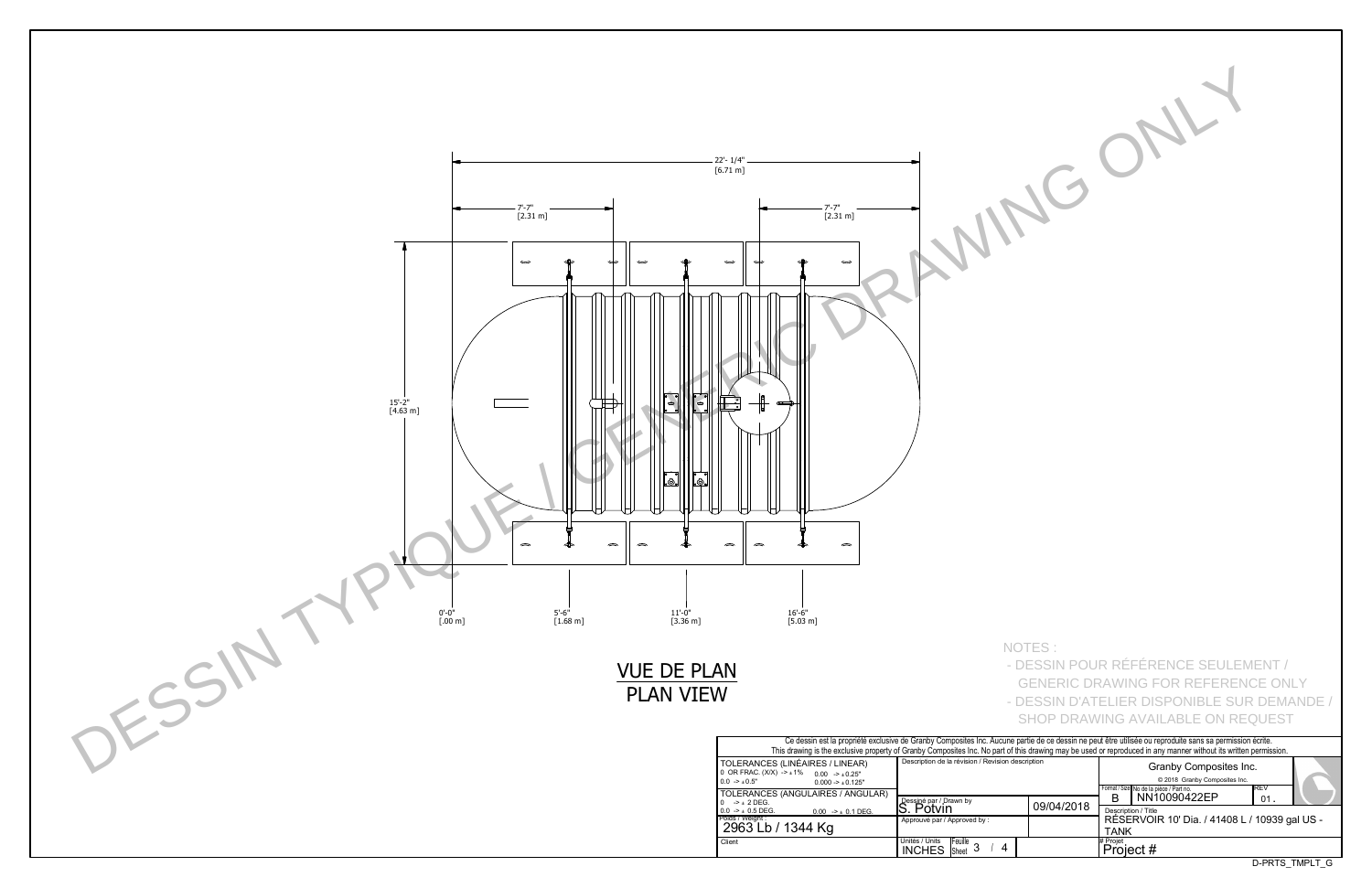Guide de courroie en fibre de verre - Fiberglass Strap Guide

 $\overline{\phantom{a}}$  , and the set of the set of the set of the set of the set of the set of the set of the set of the set of the set of the set of the set of the set of the set of the set of the set of the set of the set of the s Directement installé sur le réservoir -Directly installed on the tank

D-PRTS\_TMPLT\_G

| Ce dessin est la propriété exclusive de Granby Composites Inc. Aucune partie de ce dessin ne peut être utilisée ou reproduite sans sa permission écrite. |                                                                                                                                                                  |                        |                                       |                                         |                |  |  |  |  |  |  |  |
|----------------------------------------------------------------------------------------------------------------------------------------------------------|------------------------------------------------------------------------------------------------------------------------------------------------------------------|------------------------|---------------------------------------|-----------------------------------------|----------------|--|--|--|--|--|--|--|
|                                                                                                                                                          | This drawing is the exclusive property of Granby Composites Inc. No part of this drawing may be used or reproduced in any manner without its written permission. |                        |                                       |                                         |                |  |  |  |  |  |  |  |
| S (LINÉAIRES / LINEAR)                                                                                                                                   | Description de la révision / Revision description                                                                                                                | Granby Composites Inc. |                                       |                                         |                |  |  |  |  |  |  |  |
| X) -> ±1%<br>$0.00 \rightarrow 0.25"$                                                                                                                    |                                                                                                                                                                  |                        |                                       |                                         |                |  |  |  |  |  |  |  |
| $0.000 - 1.0125$ "                                                                                                                                       |                                                                                                                                                                  |                        |                                       | © 2018 Granby Composites Inc.           |                |  |  |  |  |  |  |  |
|                                                                                                                                                          |                                                                                                                                                                  |                        |                                       | Format / Size No de la pièce / Part no. | IREV           |  |  |  |  |  |  |  |
| S (ANGULAIRES / ANGULAR)                                                                                                                                 | Dessiné par / Drawn by                                                                                                                                           |                        | R                                     | ENSCOUR10                               | Α.             |  |  |  |  |  |  |  |
|                                                                                                                                                          | Potvin                                                                                                                                                           | 21/06/2017             |                                       |                                         |                |  |  |  |  |  |  |  |
| $0.00$ -> $\pm$ 0.1 DEG.                                                                                                                                 |                                                                                                                                                                  |                        | Description / Title                   |                                         |                |  |  |  |  |  |  |  |
|                                                                                                                                                          | Approuvé par / Approved by :                                                                                                                                     |                        | JEUX DE COURROIES ET BLOCS DE BÉTON - |                                         |                |  |  |  |  |  |  |  |
|                                                                                                                                                          |                                                                                                                                                                  | <b>ANCHORING KIT</b>   |                                       |                                         |                |  |  |  |  |  |  |  |
|                                                                                                                                                          | Unités / Units<br>Feuille                                                                                                                                        |                        | # Proiet                              |                                         |                |  |  |  |  |  |  |  |
|                                                                                                                                                          | 4<br>-4<br><b>INCHES</b><br>Sheet                                                                                                                                |                        |                                       |                                         |                |  |  |  |  |  |  |  |
|                                                                                                                                                          |                                                                                                                                                                  |                        |                                       |                                         | D-PRTS TMPLT G |  |  |  |  |  |  |  |

| Ce dessin est la propriété exclusive de Granby Composites Inc. Aucune partie de ce dessin ne peut être u<br>This drawing is the exclusive property of Granby Composites Inc. No part of this drawing may be used or repro |                                                   |            |                   |  |  |  |  |  |  |
|---------------------------------------------------------------------------------------------------------------------------------------------------------------------------------------------------------------------------|---------------------------------------------------|------------|-------------------|--|--|--|--|--|--|
| TOLERANCES (LINÉAIRES / LINEAR)<br>0 OR FRAC. $(X/X)$ -> $\pm 1\%$ 0.00 -> $\pm 0.25$ "<br>$0.0 \rightarrow 0.5"$<br>$0.000 - 1.000 - 1.000$                                                                              | Description de la révision / Revision description |            |                   |  |  |  |  |  |  |
| TOLERANCES (ANGULAIRES / ANGULAR)                                                                                                                                                                                         |                                                   |            |                   |  |  |  |  |  |  |
| $-2 + 2$ DEG.<br>$0.0 \rightarrow \pm 0.5$ DEG.<br>$0.00$ -> $\pm$ 0.1 DEG.                                                                                                                                               | Dessiné par / Drawn by<br>S. Potvin               | 21/06/2017 | в<br>Descr        |  |  |  |  |  |  |
| Poids / Weight :                                                                                                                                                                                                          | Approuvé par / Approved by:                       |            | JEU<br><b>ANC</b> |  |  |  |  |  |  |
| Client                                                                                                                                                                                                                    | Unités / Units<br>Feuille<br><b>INCHES</b> Sheet  |            | # Projet          |  |  |  |  |  |  |

- Forgé d'acier au carbone, galvanisé à chaud / Forged carbon steel, hot-dip galvanized - Conformément aux spécifications américaines FF-T-791B Type 1, forme 1 (cage ouverte) / In accordance with US specifications FF-T-791B Type 1, Form 1 (open cage). - Coefficient de sécurité 5:1 / Safety factor 5:1
- Testé à 5,200 Lbs / Working load 5,200 Lbs
- **Bloc de bpton armp / Concrete deadman anchor**
- Poids : 1,093 Lbs / Weight : 1,093 Lbs

- Renforcé d'acier galvanisé / Reinforced with galvanized steel

- **Courroie de fibre de verre / Fiberglass strap**
- Fait de fibre de verre de haute qualité / High quality fiberglass
- Testé à 20,000 Lbs / Working load 20,000 Lbs
- Rpsistance maximale : 45,000 Lbs / Ultimate rated 45,000 Lbs
- Muni d'anneaux en acier galvanisé / Equipped with galvanized steel rings



## **Tendeur / Turnbuckle**